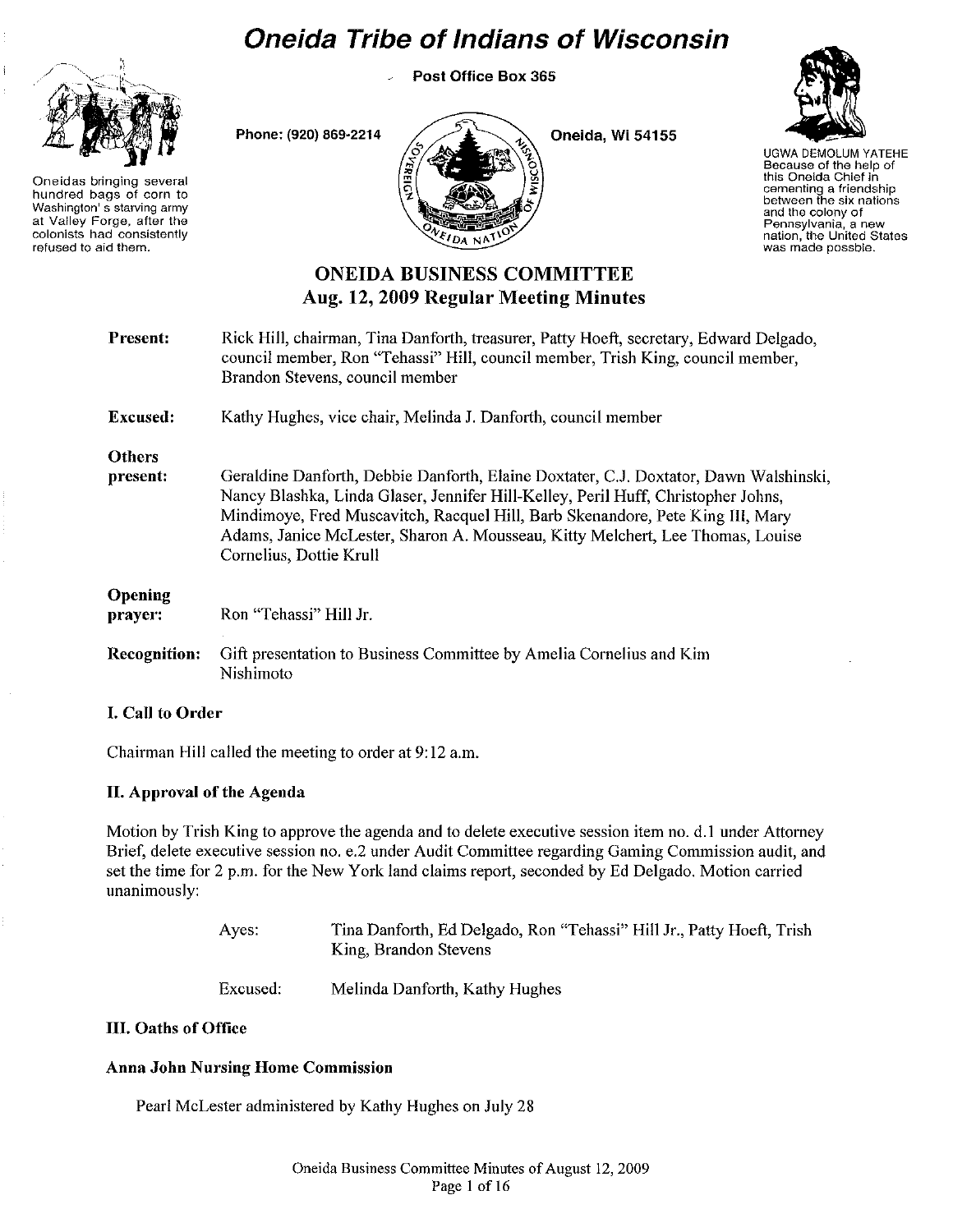#### Personnel Commission

4

Richard B. Moss administered by Patty Hoeft on July 31

## IV. Minutes to be approved

## 1. July 8 Special Business Committee minutes

Motion by Ed Delgado to approve the July 8 Special Business Committee minutes, seconded by Patty Hoeft. Motion carried unanimously:

> Ayes: Tina Danforth, Ed Delgado, Ron "Tehassi" Hill Jr., Patty Hoeft, Trish King, Brandon Stevens

Excused: Melinda Danforth, Kathy Hughes

#### 2. July 22 Business Committee minutes

Motion by Tina Danforth to approve the Business Committee minutes, seconded by Ed Delgado. Motion carried unanimously:

> Ayes: Tina Danforth, Ed Delgado, Ron "Tehassi" Hill Jr., Patty Hoeft, Trish King, Brandon Stevens

Excused: Melinda Danforth, Kathy Hughes

## 3. July 27 Special Business Committee minutes

Motion by Ed Delgado to approve the July 27 Special Business Committee minutes, seconded by Patty Hoeft. Motion carried unanimously with one abstention:

| Ayes:      | Tina Danforth, Ed Delgado, Patty Hoeft, Trish King, Brandon Stevens |
|------------|---------------------------------------------------------------------|
| Abstained: | Ron "Tehassi" Hill Jr.                                              |
| Excused:   | Melinda Danforth, Kathy Hughes                                      |

## V. Reports

## 1. Stimulus initiative report

Sponsor: Debbie Thundercloud/Jennifer Hill-Kelley

Motion by Brandon Stevens to approve the stimulus initiative report, seconded by Trish King. Motion carried unanimously:

> Ayes: Tina Danforth, Ed Delgado, Ron "Tehassi" Hill Jr., Patty Hoeft, Trish King, Brandon Stevens

Excused: Melinda Danforth, Kathy Hughes

## 2. Treasurer's Report at 1:30 p.m.

Sponsor: Tina Danforth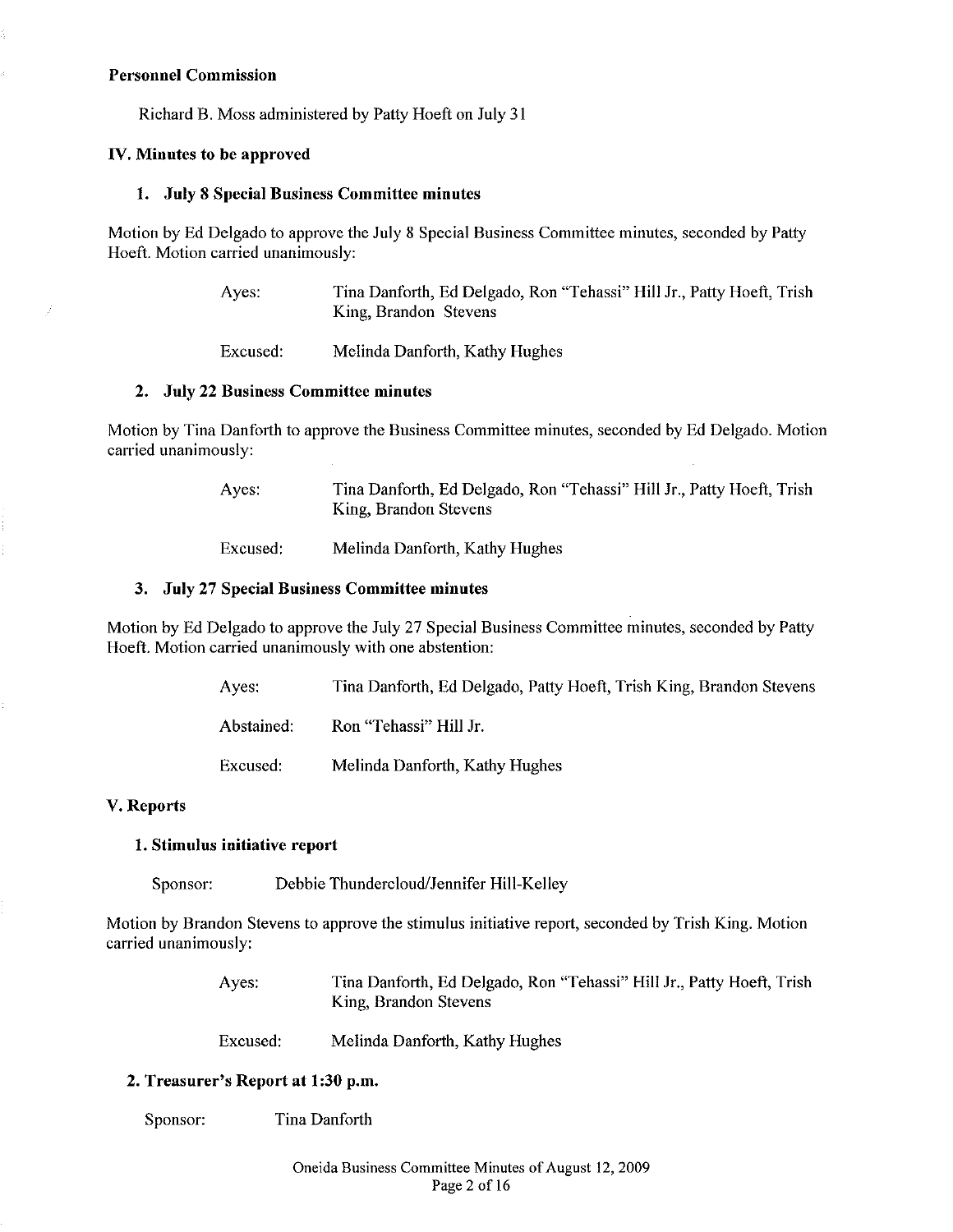Motion by Brandon Stevens to approve the Treasurer's report, seconded by Trish King. Motion carried unanimously:

| Aves:      | Ed Delgado, Ron "Tehassi" Hill Jr., Patty Hoeft, Trish King, Brandon<br><b>Stevens</b> |
|------------|----------------------------------------------------------------------------------------|
| Abstained: | Tina Danforth                                                                          |
| Excused:   | Melinda Danforth, Kathy Hughes                                                         |

#### VI. Travel Reports

#### 1. WI Dept. of Corrections consultation meeting March 2, Madison, WI

| Sponsor: | Melinda J. Danforth |  |
|----------|---------------------|--|
|----------|---------------------|--|

Motion by Ed Delgado to approve the travel report for the Department of Corrections consultation meeting March 2 in Madison, WI, seconded by Patty Hoeft. Motion carried unanimously:

> Ayes: Tina Danforth, Ed Delgado, Ron "Tehassi" Hill Jr., Patty Hoeft, Trish King, Brandon Stevens

Excused: Melinda Danforth, Kathy Hughes

Motion by Ed Delgado to approve the three recommendations of approving Councilwoman Melinda Danforth's office to draft the "Native American section" of the religious overview manual, subject to the final approval ofthe Business Committee and Great Lakes Inter-Tribal Council, approve Chairman Hill to request Great Lakes Inter-Tribal Council entertain this item at their September meeting and approve Chairman Hill to request Great Lakes Inter-Tribal Council to appoint a native representative to the Religious Practices Committee, seconded by Trish King. Motion carried unanimously:

> Ayes: Tina Danforth, Ed Delgado, Ron "Tehassi" Hill Jr., Patty Hoeft, Trish King, Brandon Stevens

Excused: Melinda Danforth, Kathy Hughes

#### 2. NIGA legislative summit and Senator Inouye reception

Sponsor: Rick Hill

Motion by Ron "Tehassi" Hill Jr. to approve the travel report for the National Indian Gaming Association Legislative summit and Senator Inouye reception, seconded by Brandon Stevens. Motion carried unanimously:

> Ayes: Tina Danforth, Ed Delgado, Ron "Tehassi" Hill Jr., Patty Hoeft, Trish King, Brandon Stevens

Excused: Melinda Danforth, Kathy Hughes

#### VII. Follow up Reports/BC Directives from Previous Meetings

## 1. Status of loug-term care and Aging Disability Resource Center

Sponsor: Debbie Thundercloud/Don White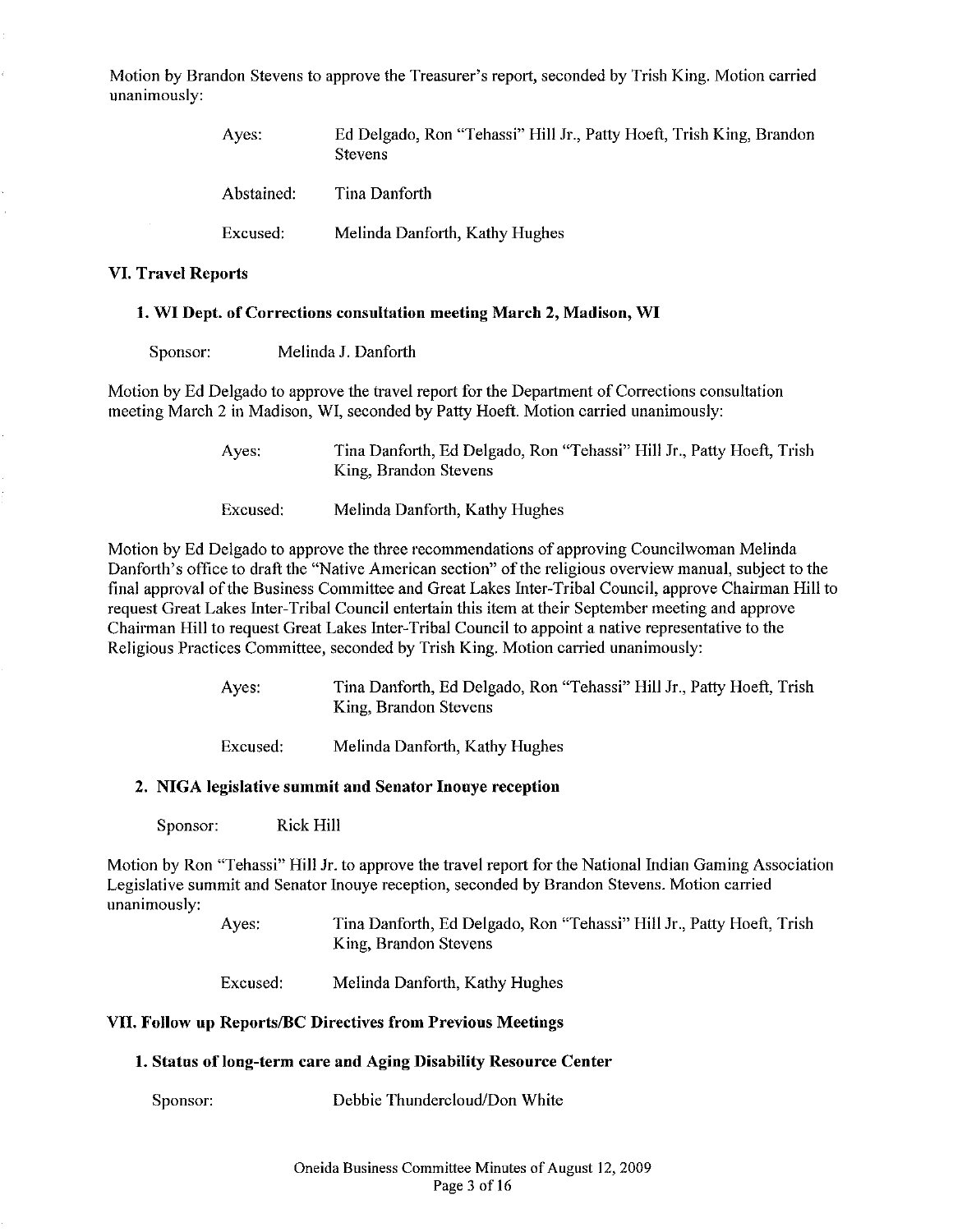**Excerpt from July 22:** Motion by Ed Delgado to accept the long-term care Aging Disability Resource Center report, seconded by Brandon Stevens. Motion carried unanimously.

**Excerpt from July 22:** Motion by Melinda J. Danforth to have the General Manager bring back a follow up report at the Aug. 12 Business Committee meeting, seconded by Ed Delgado. Motion carried unanimously.

Motion by Patty Hoeft to table the status of the long-term care Aging Disability Resource Center report until new information comes forward, seconded by Ron "Tehassi" Hill Jr. Motion carried unanimously:

> Ayes: Tina Danforth, Ed Delgado, Ron "Tehassi" Hill Jr., Patty Hoeft, Trish King, Brandon Stevens

Excused: Melinda Danforth, Kathy Hughes

Motion by Brandon Stevens to remove from the table, seconded by Patty Hoeft. Motion carried unanimously:

> Ayes: Tina Danforth, Ed Delgado, Ron "Tehassi" Hill Jr., Patty Hoeft, Trish King, Brandon Stevens

Excused: Melinda Danforth, Kathy Hughes

Motion by Trish King to accept the update report regarding the Family Care and the role of the Managed Care Organization and Aging Disability Resource Center and Wisconsin's long-term care redesign, seconded by Patty Hoeft. Motion carried with one abstention:

> Ayes: Ed Delgado, Ron "Tehassi" Hill Jr., Patty Hoeft, Trish King, Brandon Stevens

Abstained: Tina Danforth.

Excused: Melinda Danforth, Kathy Hughes

Motion by Ed Delgado to approve the recommendation that we move forward with trying to get a carveout in a service agreement between the Oneida Tribe and the state DHS as it pertains to long-term care and Aging Disability Resource Centers, seconded by Trish King. Motion carried unanimously:

> Ayes: Tina Danforth, Ed Delgado, Ron "Tehassi" Hill Jr., Patty Hoeft, Trish King, Brandon Stevens

Excused: Melinda Danforth, Kathy Hughes

Motion by Trish King to assign Kathy Hughes, Vice Chair, as the tribal representative regarding any and all matters for Family Care and Managed Care Organization and Aging Disability Resource Centers, seconded by Patty Hoeft. Motion carried unanimously:

> Ayes: Excused: Tina Danforth, Ed Delgado, Ron "Tehassi" Hill Jr., Patty Hoeft, Trish King, Brandon Stevens Melinda Danforth, Kathy Hughes

Motion by Tina Danforth to request that this committee bring back monthly status reports to the Business Committee and that Melinda 1. Danforth is the alternate, seconded by Patty Hoeft. Motion carried unanimously: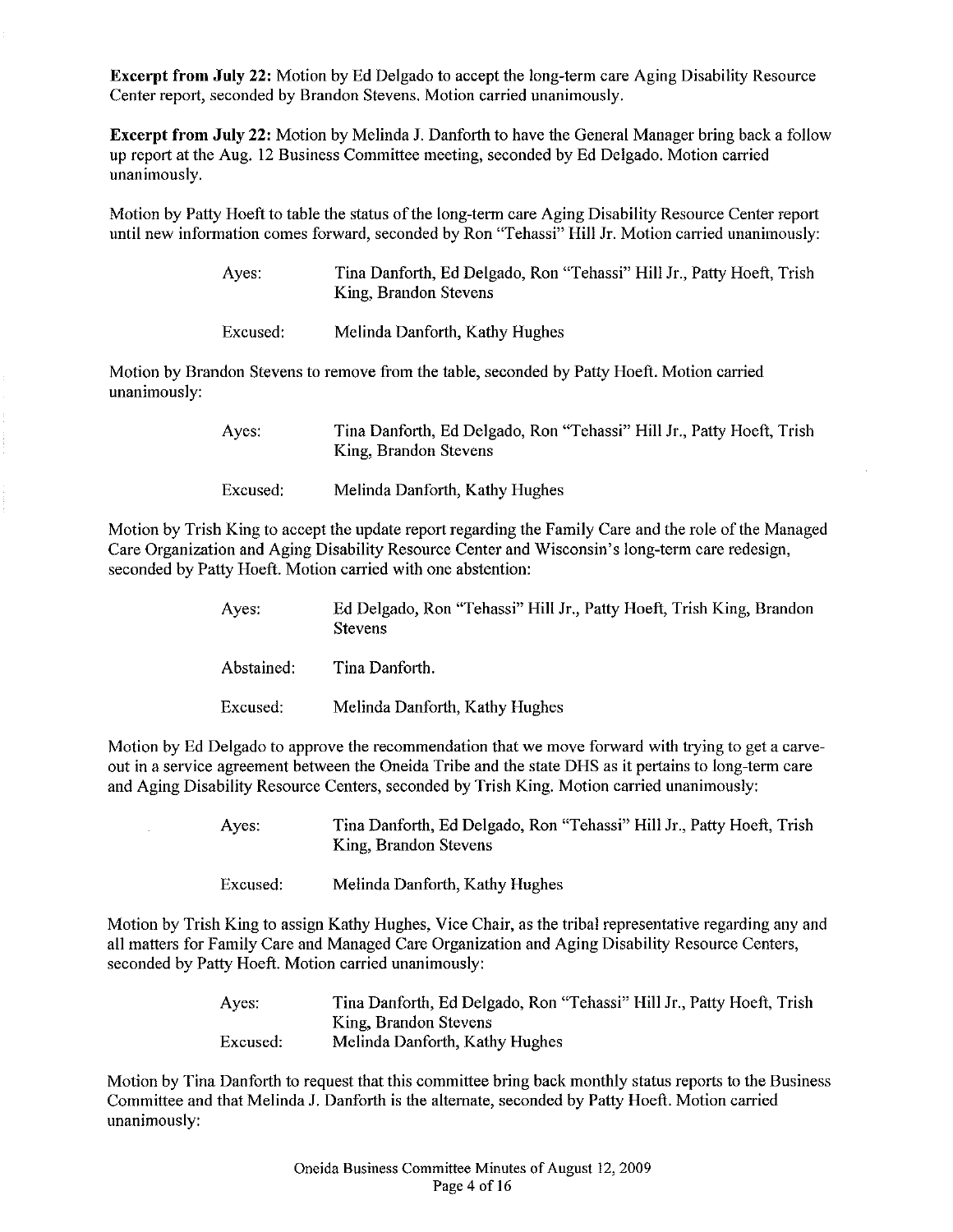Ayes: Tina Danforth, Ed Delgado, Ron "Tehassi" Hill Jr., Patty Hoeft, Trish King, Brandon Stevens

Excused: Melinda Danforth, Kathy Hughes

#### 2. Green Bay Packers tickets distribution process

Sponsor: Debbie Thundercloud

Excerpt from July 22: Motion by Patty Hoeft to direct the General Manager to bring back an implementation plan with Tourism to include Ed Delgado and Brandon Stevens, seconded by Ed Delgado. Motion carried unanimously:

Motion by Trish King to accept the Green Bay Packers tickets distribution implementation plan, seconded by Ed Delgado. Motion carried unanimously:

> Ayes: Tina Danforth, Ed Delgado, Ron "Tehassi" Hill Jr., Patty Hoeft, Trish King, Brandon Stevens

Excused: Melinda Danforth, Kathy Hughes

## 3. Native American Group Cousortium "P-Card" proposal by Seminole Tribe of Florida & SEED Inc.

Sponsor: Tina Danforth

Excerpt from July 22: Motion by Patty Hoeft to approve the Treasurer's request that we extend this to the Aug. 12 Business Committee meeting, seconded by Melinda J. Danforth. For: Patty Hoeft, Ed Delgado, Trish King, Melinda J. Danforth, Brandon Stevens, Ron "Tehassi" Hill Jr. Abstained: Tina Danforth. Motion carried.

Motion by Patty Hoeft to defer the report regarding the Native American Group Consortium "P-Card" for 30 days, seconded by Trish King. Motion carried unanimously:

> Ayes: Tina Danforth, Ed Delgado, Ron "Tehassi" Hill Jr., Patty Hoeft, Trish King, Brandon Stevens

Excused: Melinda Danforth, Kathy Hughes

#### 4. Smoking Ban update

Sponsor: Trish King

Excerpt from July 8: Motion by Tina Danforth to accept the smoking ban update as FYI and to provide an update in 30 days, seconded by Ron "Tehassi" Hill Jr. Motion carried unanimously.

Motion by Trish King to defer the smoking ban update for two weeks, seconded by Ed Delgado. Motion carried unanimously:

> Ayes: Tina Danforth, Ed Delgado, Ron "Tehassi" Hill Jr., Patty Hoeft, Trish King, Brandon Stevens

Excused: Melinda Danforth, Kathy Hughes

#### VIII. General Tribal Council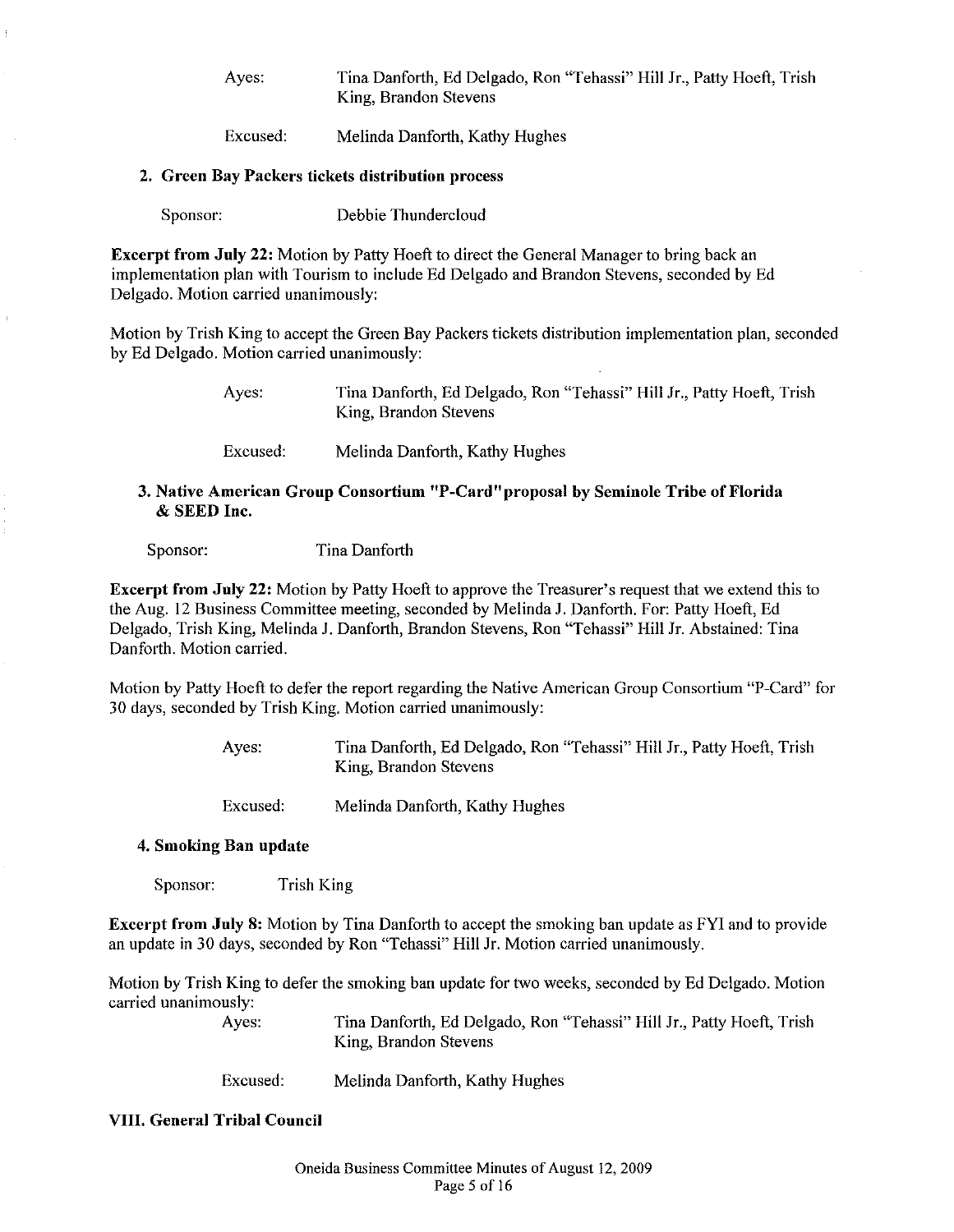#### a. Petitions - none

## b. Other GTC Preparations

#### 1. Four community meetings prior to FY2010 GTC budget meeting

Sponsor: Tina Danforth

Excerpt from Jnly 22: Motion by Patty Hoeft to direct the Tribal Treasurer to bring back a schedule for community meetings not less than four meetings at the Aug. 12 Business Committee meeting, seconded by Brandon Stevens. Motion carried unanimously.

Motion by Patty Hoeft to approve the schedule of four community meetings on the FY2010 budget, seconded by Ron "Tehassi" Hill Jr. Motion carried unanimously:

> Ayes: Tina Danforth, Ed Delgado, Ron "Tehassi" Hill Jr., Patty Hoeft, Trish King, Brandon Stevens

Excused: Melinda Danforth, Kathy Hughes

## 2. Request Nov. 21, 2009 for GTC meeting

Sponsor: Tina Danforth

Motion by Ed Delgado to approve the date of Nov. 21,2009 for the GTC 2010 budget meeting, seconded by Trish King. Motion carried unanimously:

| Ayes:    | Tina Danforth, Ed Delgado, Ron "Tehassi" Hill Jr., Patty Hoeft, Trish<br>King, Brandon Stevens |
|----------|------------------------------------------------------------------------------------------------|
| Excused: | Melinda Danforth, Kathy Hughes                                                                 |

#### IX. New Business

#### a. Resolntions

## 1. Oneida Tribe of Indians of WI Tribal Transportation Improvement plan

Sponsor: Debbie Thundercloud/Mike Finn

Motion by Ed Delgado to adopt resolution 08-12-09-A Oneida Tribe of Indians of Wisconsin Tribal Transportation Improvement Plan, seconded by Patty Hoeft. Motion carried unanimously:

> Ayes: Tina Danforth, Ed Delgado, Ron "Tehassi" Hill Jr., Patty Hoeft, Trish King, Brandon Stevens

Excused: Melinda Danforth, Kathy Hughes

2. Authorizing Limited Waiver of Sovereign Immunity specifying Governing Law, Reauthorization of a Forum for Resolution of Disputes and Reaffirmation of Certain Contractual Rights and Duties

Sponsor: Debbie Thundercloud/Fred Muscavitch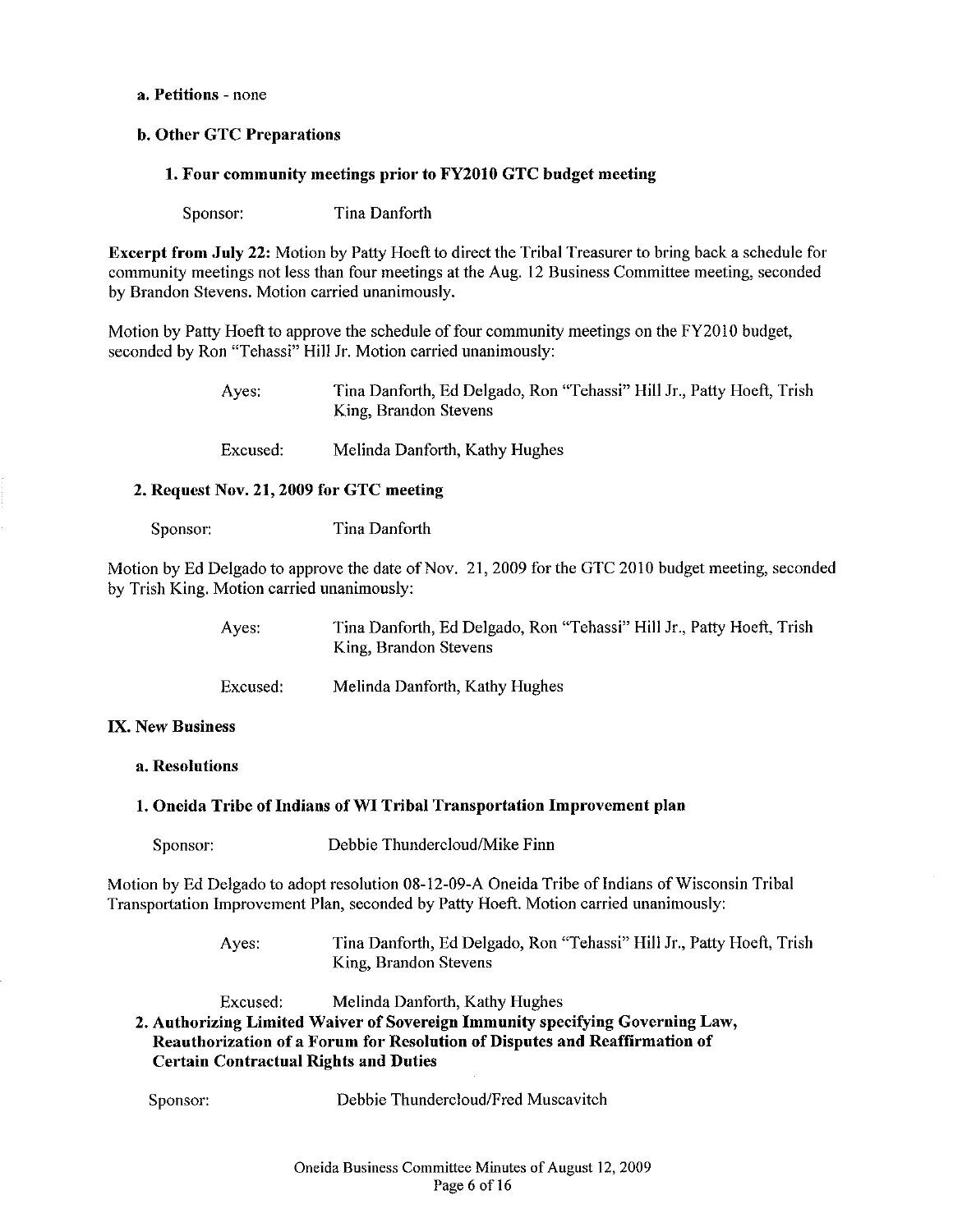Motion by Ed Delgado to adopt resolution 08-12-09-B Authorizing a Limited Waiver of Sovereign Immunity Specifying Governing Law, Reauthorization of a Forum Resolution of Disputes and Reaffirmation ofCertain Contractual Rights and Duties, seconded by Patty Hoeft. Motion carried with one abstention:

| Aves:      | Ed Delgado, Ron "Tehassi" Hill Jr., Patty Hoeft, Trish King, Brandon<br><b>Stevens</b> |
|------------|----------------------------------------------------------------------------------------|
| Abstained: | Tina Danforth                                                                          |
| Excused:   | Melinda Danforth, Kathy Hughes                                                         |

## 3. Addendum to Oneida Tribal FY 2009 Funding Agreement

Sponsor: Bill Gollnick

Č

Motion by Patty Hoeft to adopt the resolution 08-12-09-C Addendum to Oneida Tribal FY 2009 Funding Agreement, for \$15,500 in American Recovery in Re-Investment Act Funds that will go to the Tribe to purchase a coagulation analyzer for the Oneida Community Health Center, seconded by Trish King. Motion carried unanimously:

> Ayes: Tina Danforth, Ed Delgado, Ron "Tehassi" Hill Jr., Patty Hoeft, Trish King, Brandon Stevens

Excused: Melinda Danforth, Kathy Hughes

## 4. Annual Funding Agreement Negotiated with the Dept. of the Interior's BIA for Calendar 2010 and the Memorandum of Understanding Negotiated with the Dept. of the Interior's Office of the Special Trustee

Sponsor: Bill Gollnick

Motion by Patty Hoeft to adopt resolution 08-12-09-0 Annual Funding Agreement Negotiated with the Department of the Interior's Bureau of Indian Affairs for Calendar 2010 and the Memorandum of Understanding Negotiated with the Department of the Interior's Office of the Special Trustee, seconded by Tina Danforth. Motion carried unanimously:

> Ayes: Tina Danforth, Ed Delgado, Ron "Tehassi" Hill Jr., Patty Hoeft, Trish King, Brandon Stevens

Excused: Melinda Danforth, Kathy Hughes

#### 5. Self-Governance Multi-Year Funding Agreement

Sponsor: Bill Gollnick

Motion by Trish King to adopt resolution 08-12-09-E Self-Governance Multi-Year Funding Agreement, negotiated with the Department of Health and Human Services, Indian Health Service for the period fiscal year 2010 through fiscal year 2012 and authorize the Chairman to sign the multi-year funding agreement as negotiated, seconded by Ron "Tehassi" Hill Jr. Motion carried unanimously:

> Ayes: Tina Danforth, Ed Delgado, Ron "Tehassi" Hill Jr., Patty Hoeft, Trish King, Brandon Stevens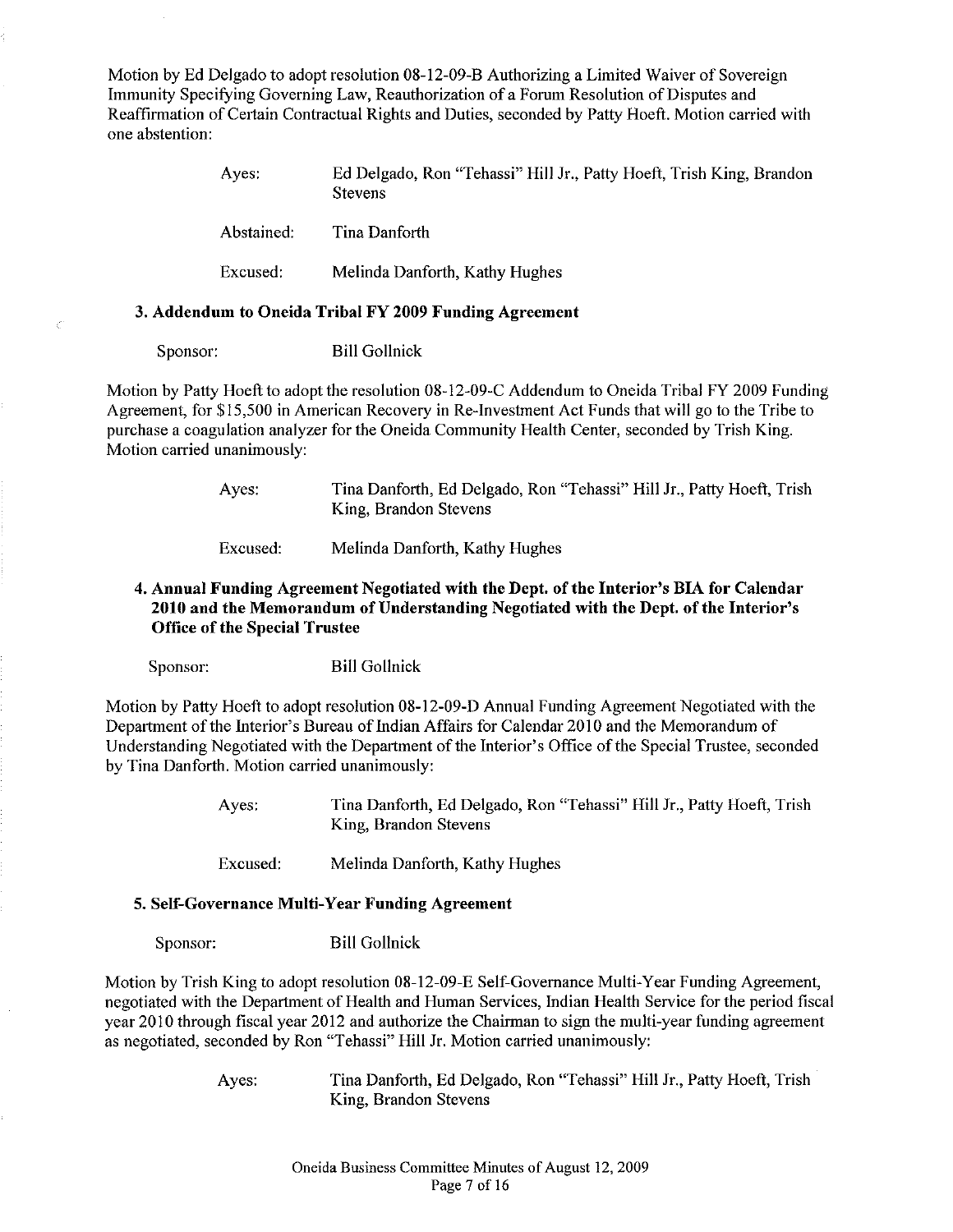Excused: Melinda Danforth, Kathy Hughes

For the record: Tina Danforth said this is a self-governance multi-year funding agreement.

## 6. Authorize Oneida Appeals Commission to order delayed filing of marriage certificates issued by the Oneida Tribe of Indians of Wisconsin

Sponsor: Patty Hoeft

Motion by Ed Delgado to adopt resolution 08-12-09-F Authorize Oneida Appeals Commission to Order Delayed Filing of Marriage Certificates Issued by the Oneida Tribe of Indians of Wisconsin, seconded by Patty Hoeft. Motion carried unanimously:

| Aves:    | Tina Danforth, Ed Delgado, Ron "Tehassi" Hill Jr., Patty Hoeft, Trish<br>King, Brandon Stevens |
|----------|------------------------------------------------------------------------------------------------|
| Excused: | Melinda Danforth, Kathy Hughes                                                                 |

b. Requests

#### 1. Lamers contract for student transportation for the 2009-10 school year

Sponsor: Oneida Tribal School Board/Debbie Danforth

No action

## 2. Request standard operating procedures for gaming complimentary items given away

Sponsor: Ed Delgado

Motion by Ed Delgado to request the Gaming General Manager to bring forward standard operating procedures regarding Gaming's use of complimentary items including Packers tickets and other incentives given to customers in addition to winnings and to include the cost of those complimentary items due back within 30 days, seconded by Patty Hoeft. Motion carried unanimously:

> Ayes: Tina Danforth, Ed Delgado, Ron "Tehassi" Hill Jr., Patty Hoeft, Trish King, Brandon Stevens

Excused: Melinda Danforth, Kathy Hughes

#### 3. Ratification of results from the July 25, 2009 Special Election

Sponsor: Patty Hoeft

Motion by Patty Hoeft to approve the ratification of the results from the July 25, 2009 special election, seconded by Brandon Stevens. Motion carried with one abstention:

> Ayes: Tina Danforth, Ed Delgado, Patty Hoeft, Trish King, Brandon Stevens

Abstained: Ron "Tehassi" Hill Jr.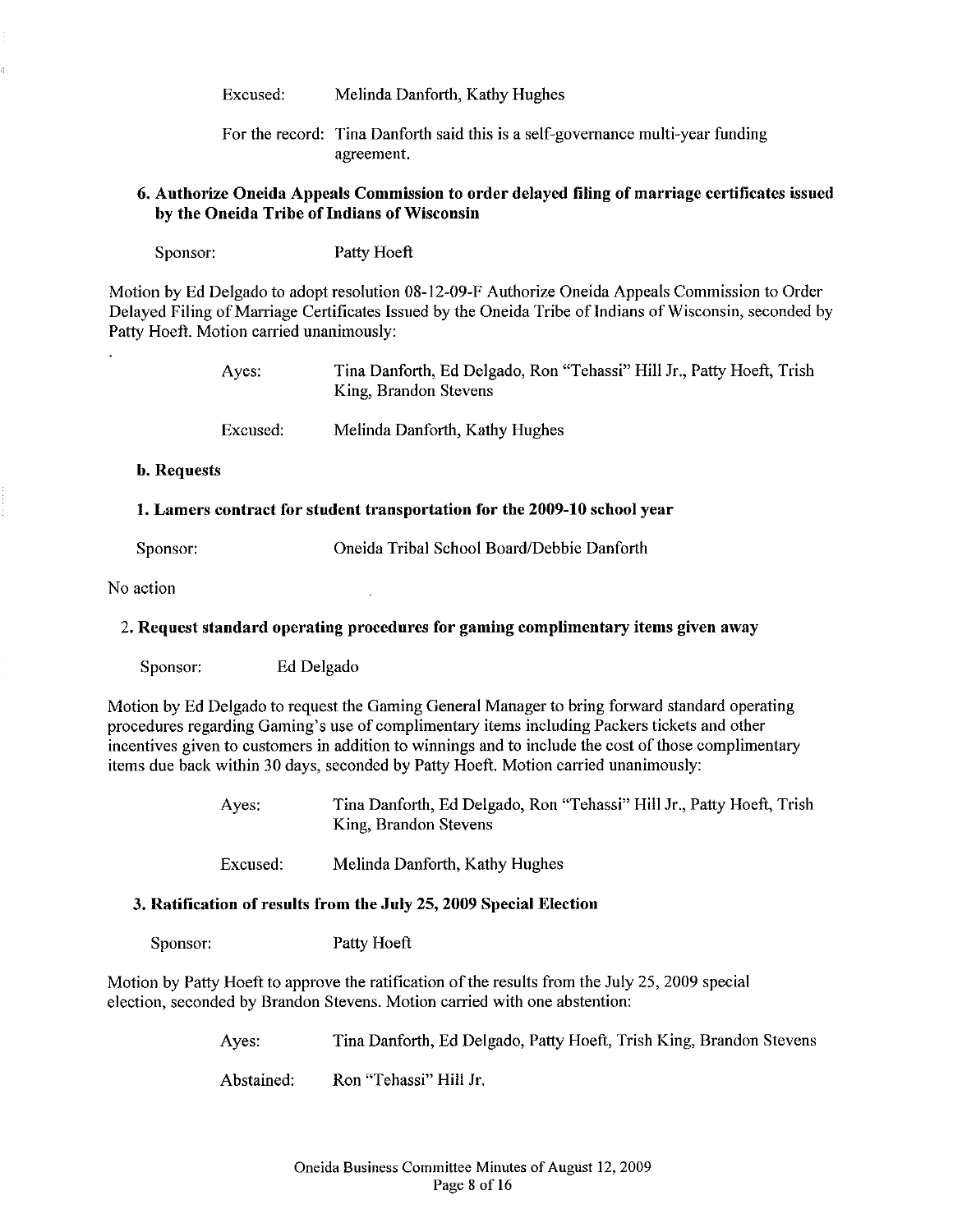Excused: Melinda Danforth, Kathy Hughes

For the record: Ron "Tehassi" Hill Jr. said he received a complaint about whether or not an individual that was running was removed from a board and if there was a time restraint as to when they could get back on the board and I haven't thoroughly checked out to see if that's in the election law or not for them to be on the ballot, so he is not sure. That's why he abstained, to give him time to check it out himself.

## 4. Recommend appointment of William M. Sauer to Oneida Gaming Commission and repost the second vacancy

Sponsor: Rick Hill

Motion by Patty Hoeft to pull the recommendation from the agenda today and provide all ofthe applications to the Chairman to bring back a recommendation at the Aug. 26 Business Committee meeting, seconded by Ed Delgado. Motion carried with one opposed:

| Ayes:    | Ed Delgado, Ron "Tehassi" Hill Jr., Patty Hoeft, Trish King, Brandon<br><b>Stevens</b> |
|----------|----------------------------------------------------------------------------------------|
| Opposed: | Tina Danforth                                                                          |
| Excused: | Melinda Danforth, Kathy Hughes                                                         |

## 5. Recommend appointment of JoAnn Ninham to Oneida Library Board

Sponsor: Rick Hill

Motion by Ed Delgado to approve the recommendation to appoint JoAnn Ninham to the Oneida Library Board, seconded by Ed Delgado. Motion carried with one abstention:

> Ayes: Tina Danforth, Ed Delgado, Ron "Tehassi" Hill Jr., Trish King, Brandon Stevens

Abstained: Patty Hoeft

Excused: Melinda Danforth, Kathy Hughes

## 6. Approve USDA Power of Attorney for Jeff Scofield, Interim Farm Manager

Sponsor: Debbie Thundercloud/ Geraldine Danforth

Motion by Tina Danforth to approve the United States Department of Agriculture Power of Attorney for Jeff Scofield as the Interim Farm Manager, seconded by Patty Hoeft. Motion carried unanimously:

> Ayes: Tina Danforth, Ed Delgado, Ron "Tehassi" Hill Jr., Patty Hoeft, Trish King, Brandon Stevens

Excused: Melinda Danforth, Kathy Hughes

## 7. EPIC Life Insurance Company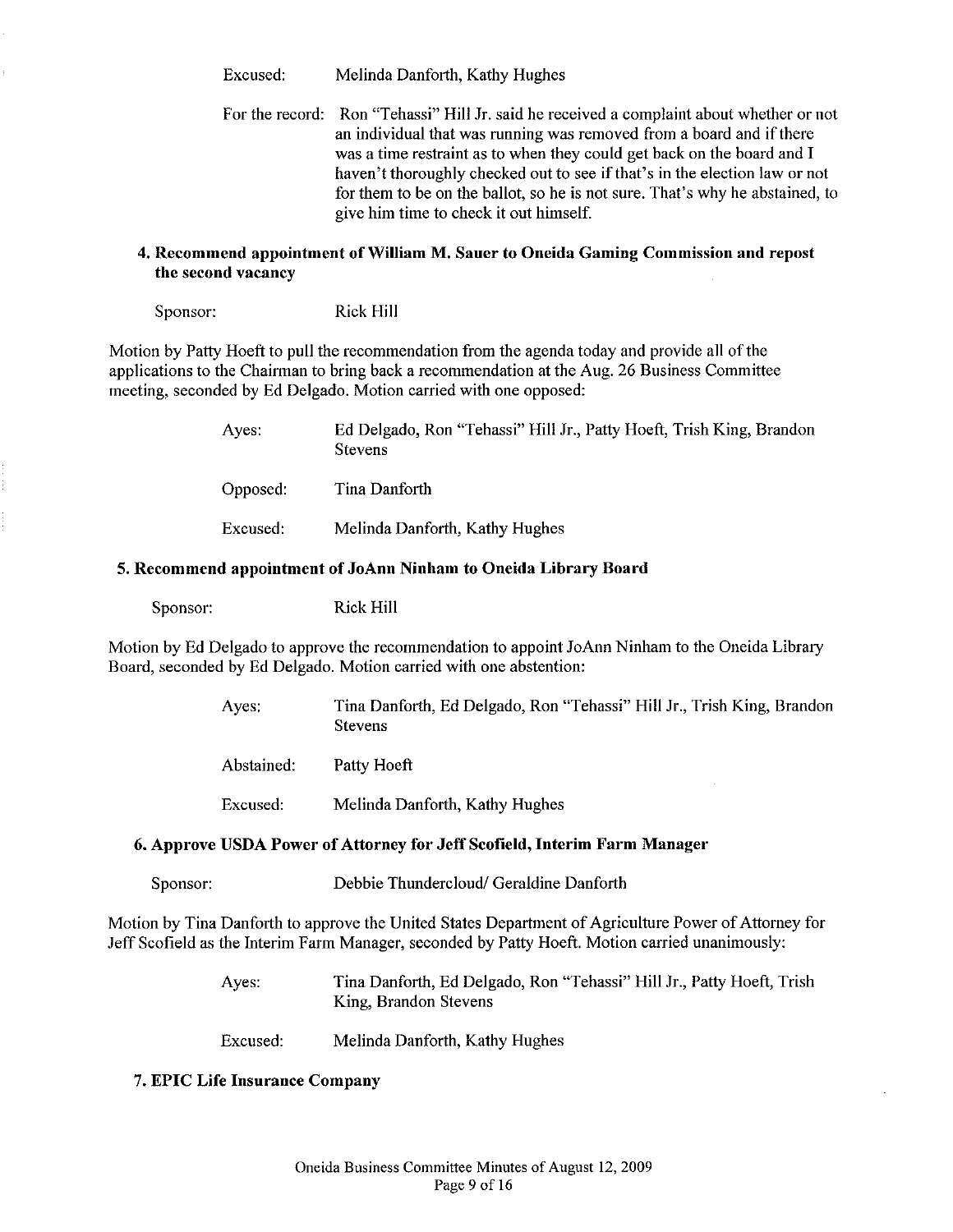Motion by Tina Danforth to approve the application form for EPIC Life Insurance Company, seconded by Ron "Tehassi" Hill Jr. Motion carried with one abstention:

| Aves:      | Tina Danforth, Patty Hoeft, Trish King, Brandon Stevens |
|------------|---------------------------------------------------------|
| Abstained; | Ed Delgado,                                             |
| Excused:   | Melinda Danforth, Kathy Hughes                          |

#### c. Travel Requests

## 1. Tribal Courts coufereuce Aug. 6 & 7, Miuueapolis, MN

Sponsor: Melinda J. Danforth

Motion by Patty Hoeft to approve the retro-travel request for Councilwoman Melinda J. Danforth for attending the Tribal Courts conference Aug. 6 and 7, seconded by Brandon Stevens. Motion carried unanimously:

> Ayes: Tina Danforth, Ed Delgado, Ron "Tehassi" Hill Jr., Patty Hoeft, Trish King, Brandon Stevens

Excused: Melinda Danforth, Kathy Hughes

## 2. Chairman and Senior Policy Advisor to attend Indian Country Renewable Energy Consortium Board of directors meeting Sept. 2-3, Bellevue, WA

Sponsor: Rick Hill

Motion by Tina Danforth to approve the travel request for the Chairman and the Senior Policy Advisor to attend Indian Country Renewable Energy Consortium Board of directors meeting Sept. 2 and 3, seconded by Patty Hoeft. Motion carried unanimously:

> Ayes: Tina Danforth, Ed Delgado, Ron "Tehassi" Hill Jr., Patty Hoeft, Trish King, Brandon Stevens

Excused: Melinda Danforth, Kathy Hughes

## 3. Chairman and Senior Policy Advisor to attend Governor Doyle meeting with Wisconsin tribal governments Aug. 21, Lac du Flambeau, WI

Sponsor: Rick Hill

Motion by Ed Delgado to approve the travel request for the Chairman, his Senior Policy Advisor, Patty Hoeft, Tina Danforth and Brandon Stevens to attend Governor Doyle's meeting with Wisconsin tribal governments Aug. 21 in Lac du Flambeau, seconded by Ron "Tehassi" Hill Jr. Motion carried unanimously:

Ayes: Tina Danforth, Ed Delgado, Ron "Tehassi" Hill Jr., Patty Hoeft, Trish King, Brandon Stevens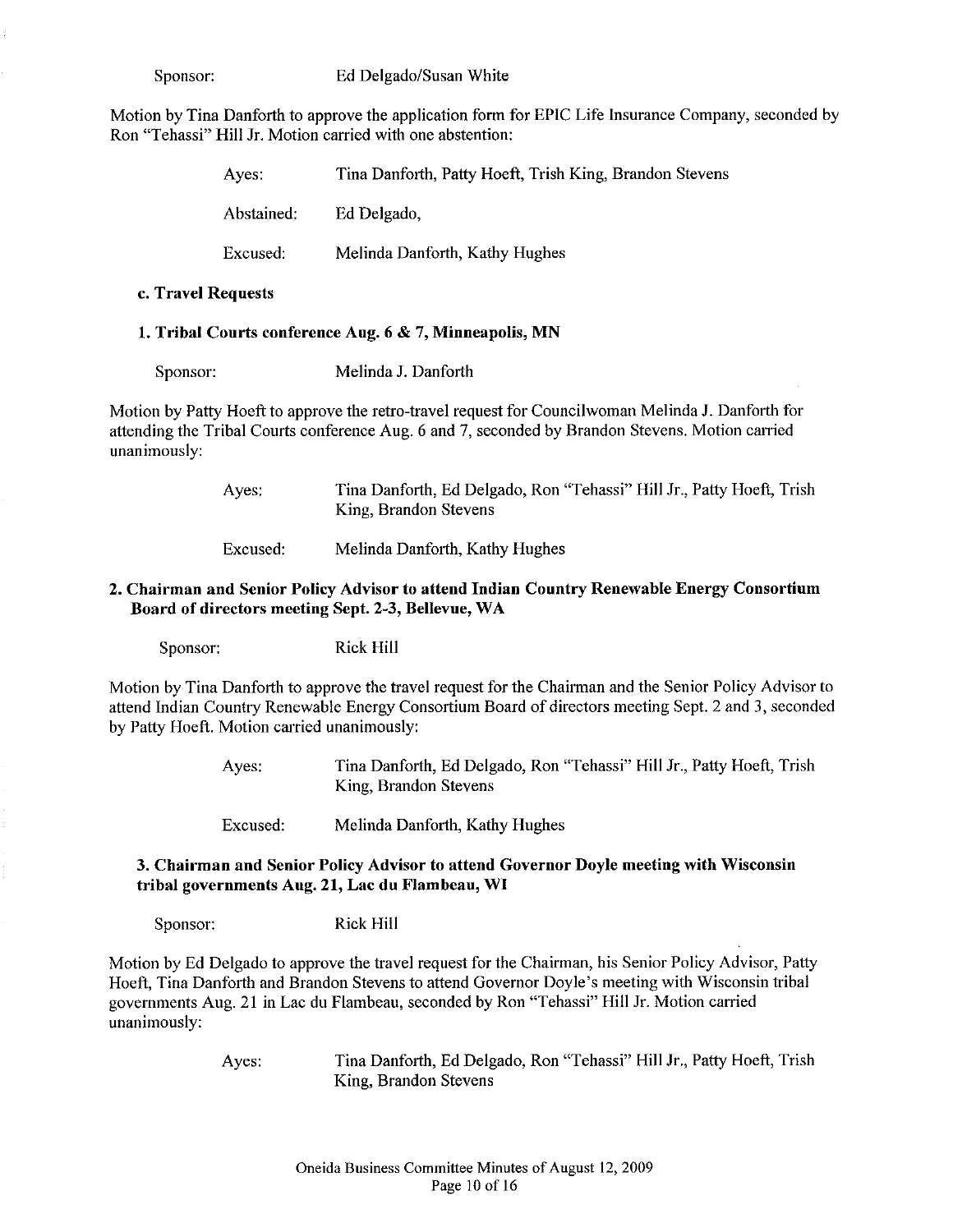Excused: Melinda Danforth, Kathy Hughes

#### 4. Honoring Nations Symposium Sept. 16-18, Harvard University

Sponsor: Rick Hill

Motion by Tina Danforth to approve the travel request for the Chairman to attend the Honoring Nation's Symposium Sept. 16 through 18, seconded by Patty Hoeft. Motion carried unanimously:

> Ayes: Tina Danforth, Ed Delgado, Ron "Tehassi" Hill Jr., Patty Hoeft, Trish King, Brandon Stevens

Excused: Melinda Danforth, Kathy Hughes

#### 5. Retro-approve Land Claims meeting Aug. 10-11, Baltimore, MD

Sponsor: Rick Hill

Motion by Trish King to retro-approve travel for the Chairman's land claims meeting Aug. 10 and II, seconded by Tina Danforth. Motion carried unanimously:

> Ayes: Tina Danforth, Ed Delgado, Ron "Tehassi" Hill Jr., Patty Hoeft, Trish King, Brandon Stevens

Excused: Melinda Danforth, Kathy Hughes

## X. Community Development Planning Committee

## XI. Finance Committee

## XII. Legislative Operating Committee

#### 1. July 15 LOC meeting minutes

Sponsor: Trish King

Motion by Patty Hoeft to approve the July 15 Legislative Operating Committee minutes, seconded by Brandon Stevens. Motion carried unanimously:

> Ayes: Tina Danforth, Ed Delgado, Ron "Tehassi" Hill Jr., Patty Hoeft, Trish King, Brandon Stevens

Excused: Melinda Danforth, Kathy Hughes

#### 2. Sept. 29 Clean Air Policy amendments public bearing

Sponsor: Trish King Motion by Patty Hoeft to approve the date of Sept. 29, 2009 to conduct a public hearing on the Clean Air Policy amendments, seconded by Ed Delgado. Motion carried unanimously:

| Ayes: | Tina Danforth, Ed Delgado, Ron "Tehassi" Hill Jr., Patty Hoeft, Trish |
|-------|-----------------------------------------------------------------------|
|       | King, Brandon Stevens                                                 |

Excused: Melinda Danforth, Kathy Hughes

#### XIII. Legislative Affairs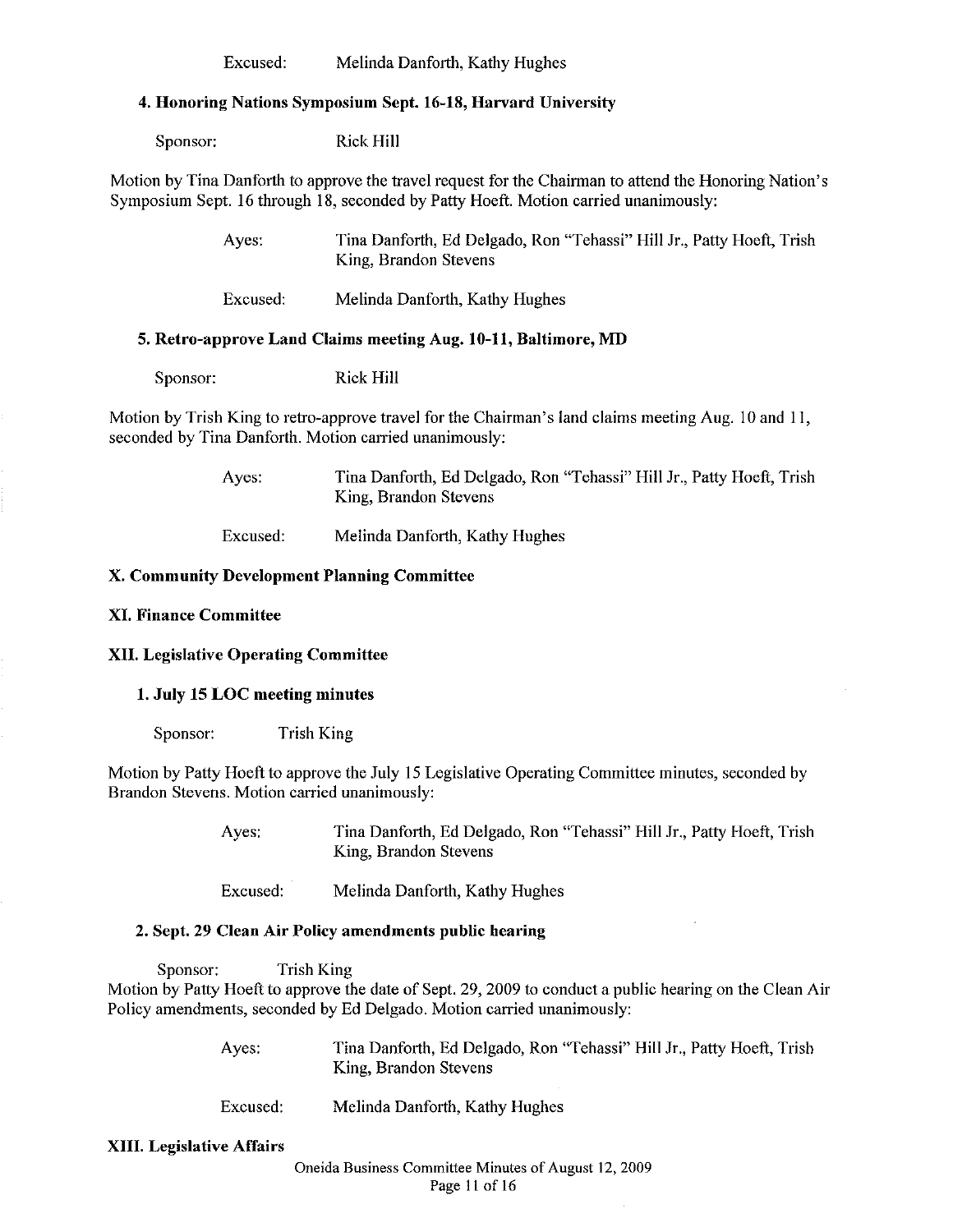#### XIV. Executive Sessiou

Ął

Motion by Trish King to go into executive session at 11:03 a.m., seconded by Patty Hoeft. Motion carried unanimously:

| Aves:    | Tina Danforth, Ed Delgado, Ron "Tehassi" Hill Jr., Patty Hoeft, Trish<br>King, Brandon Stevens |
|----------|------------------------------------------------------------------------------------------------|
| Excused: | Melinda Danforth, Kathy Hughes                                                                 |

Recess: The Committee recessed for a lunch break from approximately 12:15 to I :30 p.m.

Motion by Trish King to come out of executive session at 1:31 p.m., seconded by Ron "Tehassi" Hill Jr. Motion carried unanimously.

A roll was called and present were Tina Danforth, Ed Delgado, Rick Hill, Ron "Tehassi" Hill Jr., Patty Hoeft, Trish King, Brandon Stevens

> Ayes: Tina Danforth, Ed Delgado, Ron "Tehassi" Hill Jr., Patty Hoeft, Trish King, Brandon Stevens

Excused: Melinda Danforth, Kathy Hughes

The Committee heard the Treasurer's Report during open session at 1:30 p.m. as scheduled.

Motion by Ed Delgado to go back into executive session at 2:11 p.m., seconded by Patty Hoeft. Motion carried unanimously:

> Ayes: Tina Danforth, Ed Delgado, Ron "Tehassi" Hill Jr., Patty Hoeft, Trish King, Brandon Stevens

Excused: Melinda Danforth, Kathy Hughes

Motion by Brandon Stevens to come out of executive session at 4:25 p.m., seconded by Ron "Tehassi" Hill Jr. Motion carried unanimously:

> Ayes: Ed Delgado, Ron "Tehassi" Hill Jr., Patty Hoeft, Trish King, Brandon **Stevens**

Not present Tina Danforth

Excused: Melinda Danforth, Kathy Hughes

#### a. Old Business

#### 1. Native American Bank

Sponsor: Tina Danforth

Excerpt from July 22: Motion by Melinda J. Danforth to defer the consideration for investment in the Native.American Bank for \$212,500 offer to the Aug. 12 Business Committee meeting, seconded by Ron "Tehassi" Hill Jr. Motion carried unanimously.

Motion Patty Hoeft to approve Treasurer Tina Danforth's recommendation that the Tribe invest \$212,500 in the Native American Bank, seconded by Ed Delgado. Motion carried with one opposed: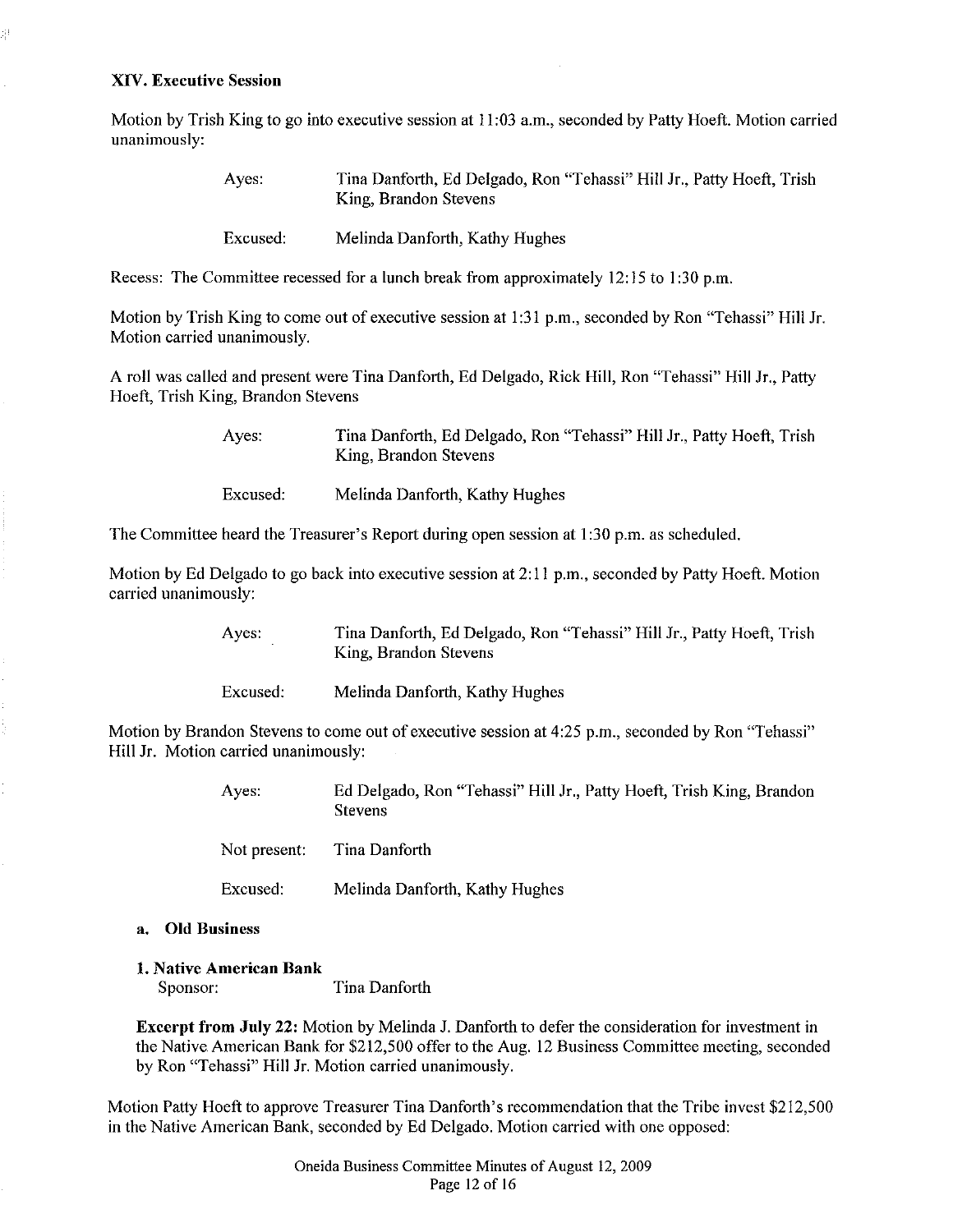Ayes: Patty Hoeft, Ed Delgado, Trish King, Ron "Tehassi" Hill Jr.

Opposed: Not present: Brandon Stevens Tina Danforth

Excused: Melinda Danforth, Kathy Hughes

## b. New Business

## 1. Green Bay Packers gate contract Addendum A

Sponsor: Ed Delgado

Motion by Ed Delgado to defer the Green Bay Packers gate contract Addendum A to the Aug. 26 Business Committee meeting to give the General Manager time to come back with the actual contract, seconded by Patty Hoeft. Motion carried unanimously:

> Ayes: Not present: Excused: Ed Delgado, Ron "Tehassi" Hill Jr., Patty Hoeft, Trish King, Brandon Stevens Tina Danforth Melinda Danforth, Kathy Hughes

## 2. Request a review of all aspects of Oneida Life Insurance Plan Plus

Sponsor: Ed Delgado

Motion by Ed Delgado to have the Chief Counsel and Chief Financial Officer to come back in 30 days with report to determine if any possible conflict of interest exists with staff connected with the Oneida Life Insurance Plan Plus program, seconded by Brandon Stevens. Motion carried unanimously:

> Ayes: Ed Delgado, Ron "Tehassi" Hill Jr., Patty Hoeft, Trish King, Brandon Stevens

Not present: Tina Danforth

Excused: Melinda Danforth, Kathy Hughes

#### 3. Approve amendments to Bank of America

Sponsor: Paul Van *Noie/Terry* Cornelius

Motion by Ed Delgado to approve the first amendment to bond letter of credit and reimbursement agreement and accompanying resolution, seconded by Patty Hoeft. Motion carried unanimously:

> Ayes: Ed Delgado, Ron "Tehassi" Hill Jr., Patty Hoeft, Trish King, Brandon Stevens

Not present: Tina Danforth

Excused: Melinda Danforth, Kathy Hughes

Motion by Trish King to approve the third amendment to the loan agreement tax-exempt notes and waiver of defaults and accompanying resolution, seconded by Patty Hoeft. Motion carried unanimously:

Oneida BusinessCommittee Minutes of August 12,2009

Page 13 of 16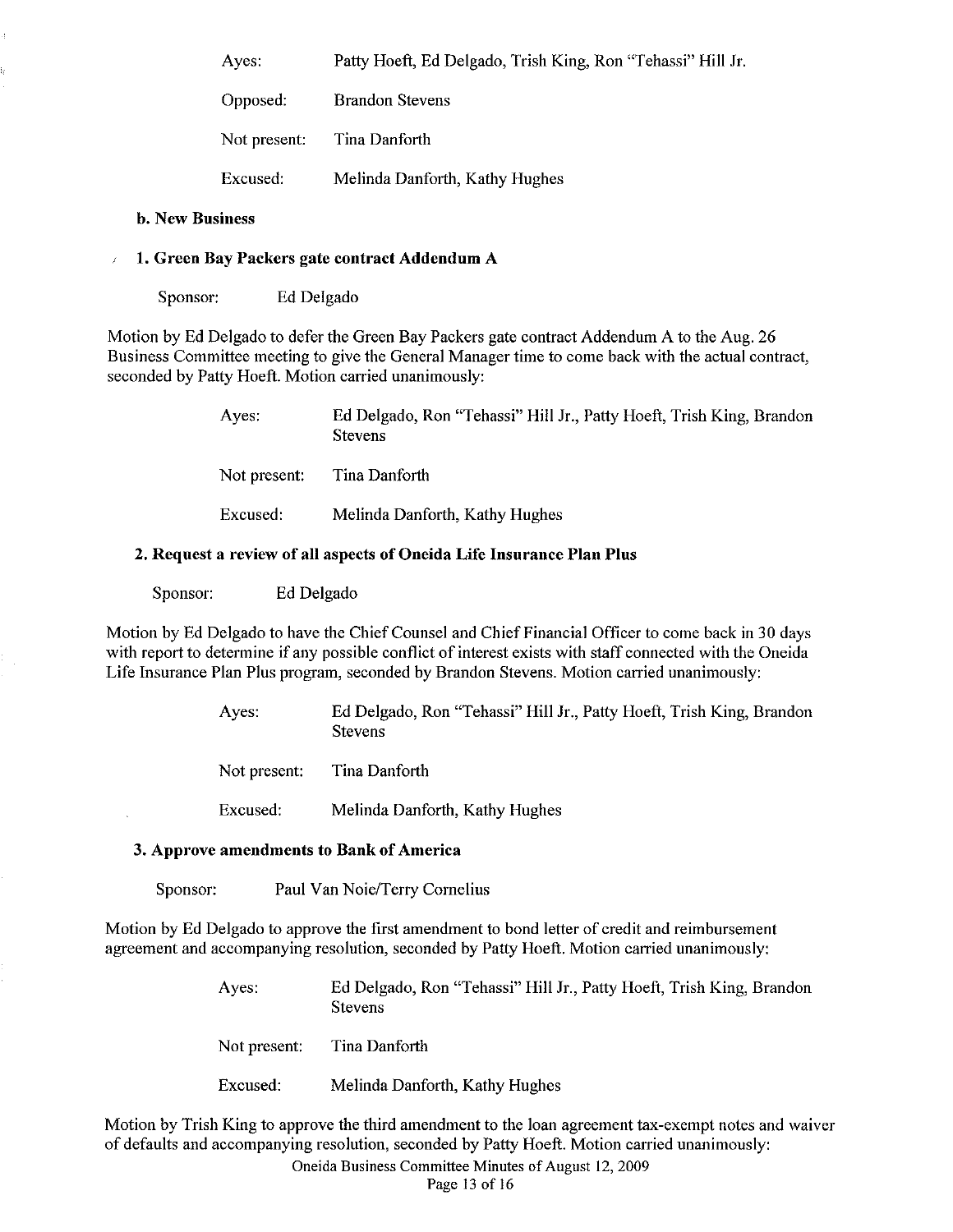| Ayes: | Ed Delgado, Ron "Tehassi" Hill Jr., Patty Hoeft, Trish King, Brandon |
|-------|----------------------------------------------------------------------|
|       | <b>Stevens</b>                                                       |

| Not present: | Tina Danforth |
|--------------|---------------|
|              |               |

Excused: Melinda Danforth, Kathy Hughes

Motion by Trish King to approve the fourth amendment to the credit agreement and waiver of defaults and accompanying resolution, seconded by Patty Hoeft. Motion carried unanimously:

| Aves:        | Ed Delgado, Ron "Tehassi" Hill Jr., Patty Hoeft, Trish King, Brandon<br><b>Stevens</b> |
|--------------|----------------------------------------------------------------------------------------|
| Not present: | Tina Danforth                                                                          |
| Excused:     | Melinda Danforth, Kathy Hughes                                                         |

Motion by Trish King to approve the Oneida opinion letter regarding the fourth amendment to ARCSA, seconded by Patty Hoeft. Motion carried unanimously:

> Ayes: Ed Delgado, Ron "Tehassi" Hill Jr., Patty Hoeft, Trish King, Brandon Stevens

Not present: Tina Danforth

Excused: Melinda Danforth, Kathy Hughes

## 4. Retro-active bond counsel contract with Tyson Strong **Hill** Conner, **LLP**

Sponsor: Kathy Hughes

Motion by Ed Delgado to approve the bond counsel contract based on the Treasurer's recommendation and authorize the Treasurer to carry out this contract providing the following: 1. a complete contract for us to review that includes scope of work to be completed for the application process for the American Recovery and Re-Investment Act funding, 2. a full disclosure form with any and all conflicts perceived or tangible, 3. a specific engagement of fees for services to include early rates or flat fee schedule expected number of hours to complete and not to exceed \$60,000, 4. a right to terminate an agreement within 30 days for any reason, financial, political or personal, 5. convenience to address liability of any damages and proof of engagement for malpractice insurance, seconded by Brandon Stevens. Motion carried unanimously:

| Ayes:        | Ed Delgado, Ron "Tehassi" Hill Jr., Patty Hoeft, Trish King, Brandon<br><b>Stevens</b>                           |
|--------------|------------------------------------------------------------------------------------------------------------------|
| Not present: | Tina Danforth                                                                                                    |
| Excused:     | Melinda Danforth, Kathy Hughes                                                                                   |
|              | For the record: The Chairman recused himself from all of the discussion because the<br>contractor is his spouse. |

## 5. Personnel issue - formal complaint

Sponsor: Tina Danforth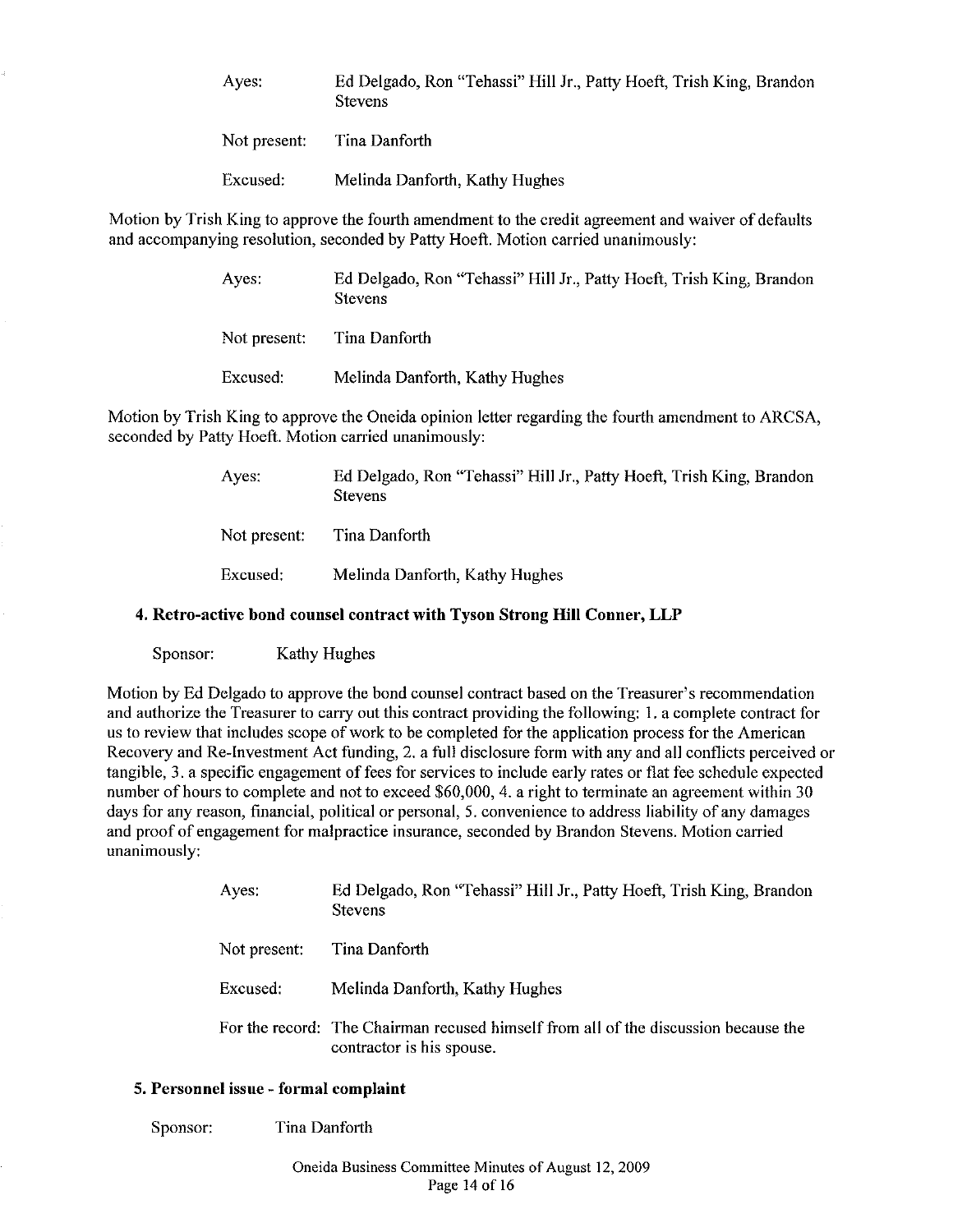Motion by Patty Hoeft to combine items five and six regarding complaints and assign them to the next Business Committee retreat agenda, seconded by Ed Delgado. Motion carried unanimously:

> Ayes: Ed Delgado, Ron "Tehassi" Hill Jr., Patty Hoeft, Trish King, Brandon Stevens

| Not present: | Tina Danforth |  |
|--------------|---------------|--|
|              |               |  |

Excused: Melinda Danforth, Kathy Hughes

## 6. GTC member complaint

Sponsor: Ed Delgado

This item was combined with item no. 5 and both will be considered at the next Business Committee retreat.

## c. Legislative Affairs

## d. Attorney Brief

Motion by Patty Hoeft to accept the Attorney Bief, seconded by Brandon Stevens. Motion carried unanimously:

| Ayes:        | Ed Delgado, Ron "Tehassi" Hill Jr., Patty Hoeft, Trish King, Brandon<br><b>Stevens</b> |
|--------------|----------------------------------------------------------------------------------------|
| Not present: | Tina Danforth                                                                          |
| Excused:     | Melinda Danforth, Kathy Hughes                                                         |

## 1. Associated Bank, National Association - reaffirmation and amendment

Sponsor: Jo Anne House

This item was deleted from the agenda.

## e. Audit Committee

## 1. July 9 Audit Committee minutes and attachment A June 9 Audit report

Sponsor: Ed Delgado

Motion by Ed Delgado to approve the July 9 Audit Committee minutes and attachment A June 9 Audit report, seconded by Patty Hoeft. Motion carried unanimously:

> Ayes: Ed Delgado, Ron "Tehassi" Hill Jr., Patty Hoeft, Trish King, Brandon **Stevens**

Not present: Tina Danforth

Excused: Melinda Danforth, Kathy Hughes

## 2. Request Oneida Gaming Commission audit to be released to General Tribal Conncil

Sponsor: Ed Delgado